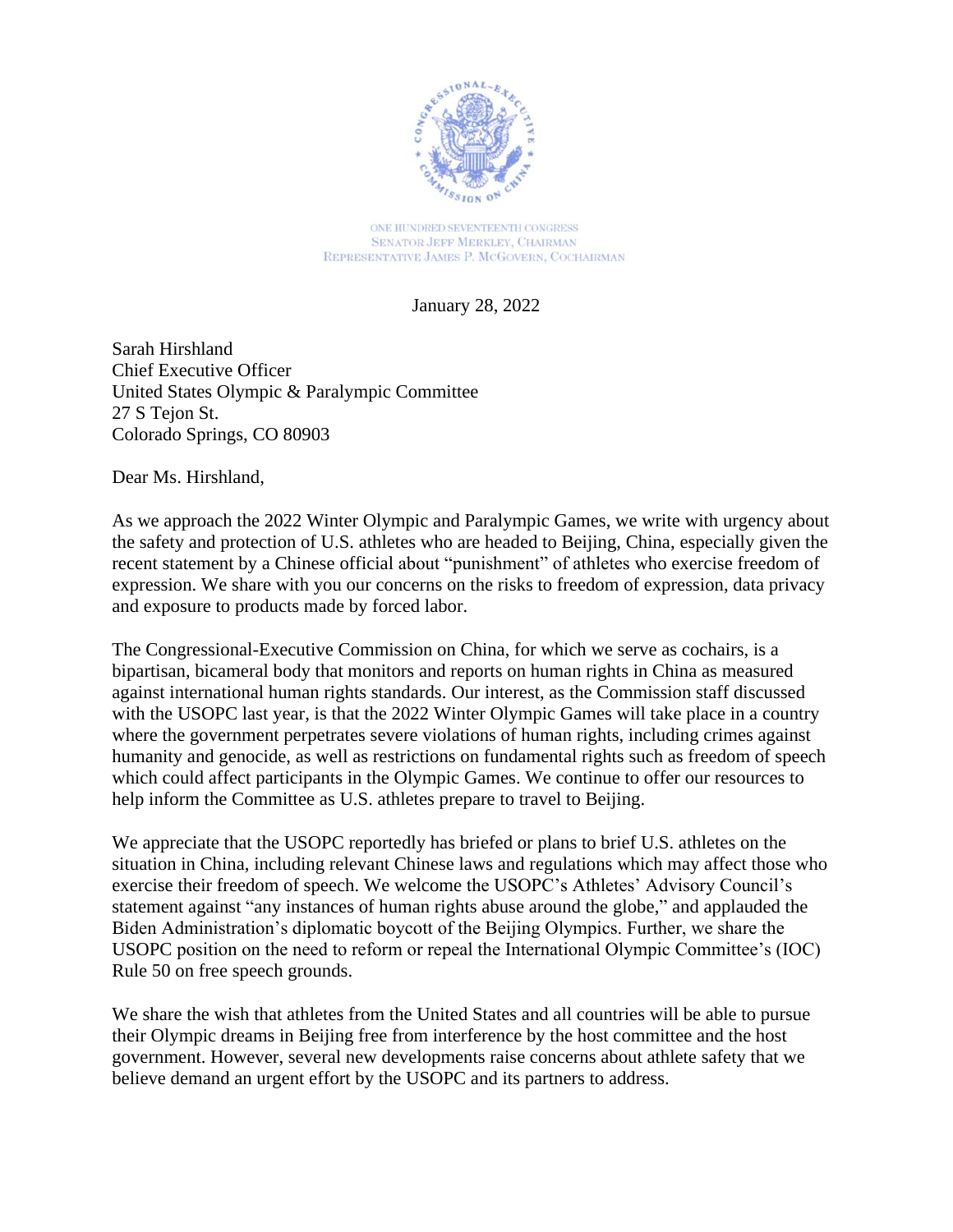## **1. Freedom of Expression**

On January 18, Yang Shu, the deputy director general of the international relations department of the Beijing organizing committee, said during an online briefing hosted by the Chinese Embassy in the United States that, "any behavior or speech that is against the Olympic spirit, especially against the Chinese laws and regulations, are also subject to certain punishment."

Based on our monitoring of Chinese government behavior, we believe this threat should be taken seriously. Being an American citizen is in itself not protection from adverse treatment by the Chinese government. As the Commission has documented, Chinese authorities have imposed exit bans on U.S. citizens, and even jailed foreign nationals, for political or specious reasons.

American entities who are seen as critical of Chinese government policies, whether they are corporations, government officials or individuals, have been subject to prompt and withering criticism from government officials and state-run media and on social media in China. Last month, U.S-based companies Intel and Walmart were attacked in China for merely saying they would comply with a new U.S. law, the *Uyghur Forced Labor Prevention Act*. Last month, the Chinese government sanctioned four members of the Commission on International Religious Freedom for speaking out against human rights violations in Xinjiang. These are but two of numerous examples.

At least one U.S. Olympic athlete has publicly deemed China's human rights abuses "horrific." While we hope no Olympians face punishment for exercising their freedom of speech, given Yang Shu's statement and the Chinese government's documented behavior, we urge the USOPC to be vigilant and prepared to defend any Olympians who speak out.

The case of three-time Olympian Peng Shuai, whose claim of sexual assault against a Chinese Communist Party official was removed from social media and does not appear to be taken seriously by the host government, does not give us confidence that the IOC will prioritize the well-being of Olympic athletes above the interests of the host committee and country. We have written to the IOC to express our concern that assertions made by IOC personnel that Peng is "doing fine" based on mere video evidence can be a disservice to those who may be victims of sexual assault. We remain concerned that IOC President Thomas Bach's intervention appeared to be more of a public relations exercise than genuine advocacy on Peng's behalf.

*We ask the USOPC to redouble efforts to engage with the IOC, fellow national Olympic committees and the U.S. State Department to ensure that plans and procedures are in place to protect athletes should they experience punishment in response to their exercise of free expression. We further request that the USOPC communicate to the public that it is taking such steps.* 

## **2. Data Privacy**

All Beijing Olympics participants are being required to download and use the MY2022 phone app for COVID-19 monitoring, communications, and other applications that involve sensitive personal information like passport data and medical details. Citizen Lab researchers at the University of Toronto discovered that the MY2022 app has some critical security vulnerabilities.